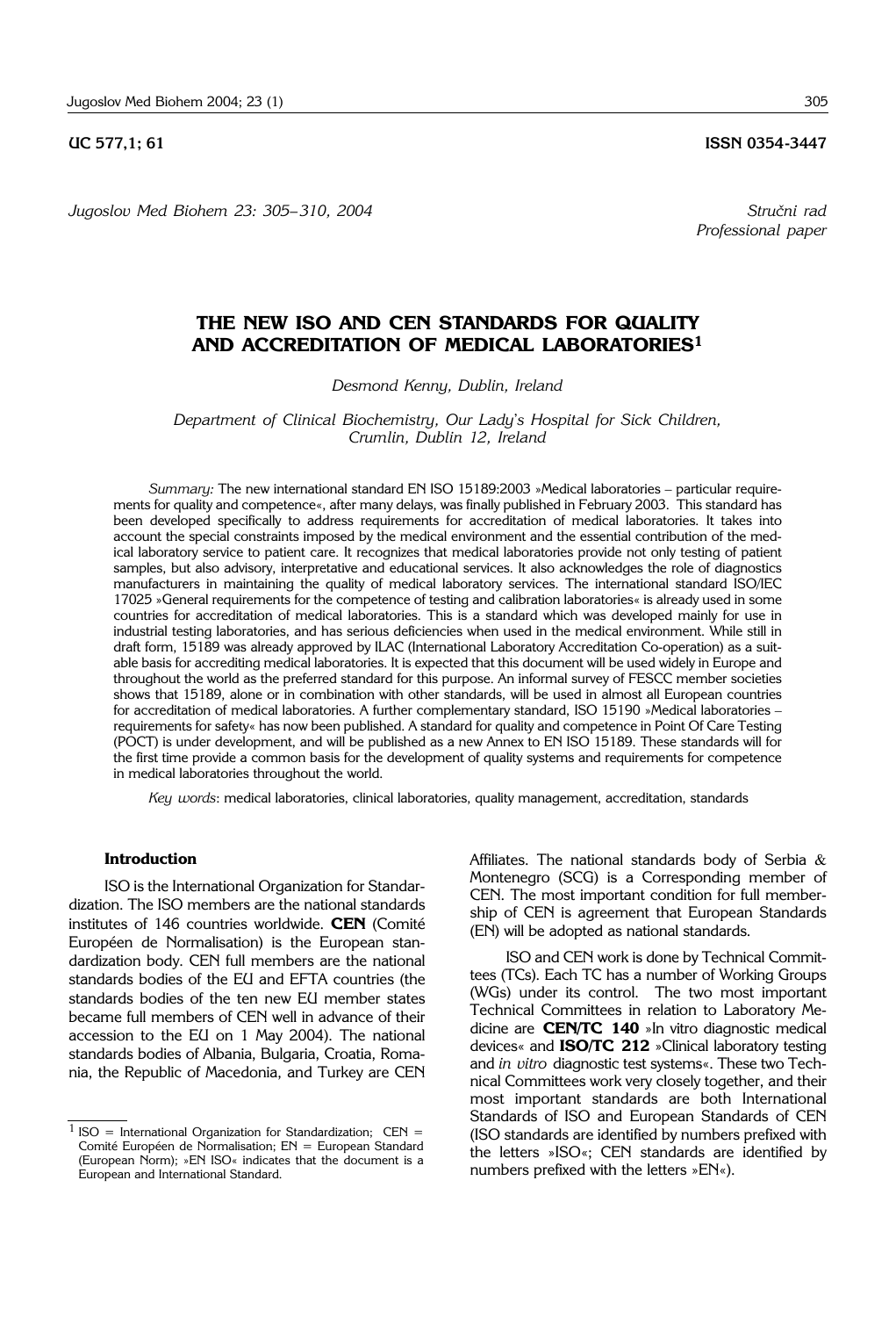Examples of the work of the two TCs are:

· 15189 Quality systems / Accreditation (published)

- 15190 Safety in medical laboratories (published)
- 15195 Requirements for reference laboratories (published)
- 17511 Metrological traceability of calibrators (published)
- 18153 Calibration of enzyme assays (published)
- 22869 Guidance on use of 15189 (Technical Report) (draft)
- · 22870 POCT (Annex for 15189) (draft)
- 20776 Standardization in antimicrobial susceptibility testing (new approved work item)

Also, a series of standards aimed mainly at manufacturers and relating to the EU Directive on In Vitro Diagnostics has been prepared by CEN/TC 140.

For the medical laboratories, the most important product of these committees is **EN ISO 15189: 2003** (1) »Medical laboratories – particular requirements for quality and competence«. This is the first international standard which has been developed specifically to address the requirements for accreditation of medical laboratories.

15189 is based on ISO/IEC 17025 [2], the standard for accrediting »testing and calibration laboratories« but with many additional requirements for medical laboratory services (not confined to the testing process), with a large input from the EC4 »Essential Requirements« documents (3–5). It also includes elements of the ISO 9000 series.

While still in draft form, it was approved by ILAC (International Laboratory Accreditation Co-operation) as a suitable basis for the accreditation of medical laboratories.

#### **The need for EN ISO 15189**

*Why do we need a laboratory accreditation standard? Is ISO 9001:2000 not enough?* ISO 9001 (6) is about quality management systems, and is applicable to all kinds of organizations including medical laboratories. However, it does not address the technical issues. For this we need a standard which deals with the competence of the organization in providing a medical laboratory service of a high standard.

EN ISO 15189:2003 was approved in November 2002 in the final votes in CEN and ISO. In both the CEN and ISO voting, the results were unanimous – all countries voted »yes«. The standard was finally published (in English) in February 2003 (and a corrected version published in July 2003).

A further complementary standard, ISO 15190 »Medical laboratories – requirements for safety« (7) was published in late 2003.

A standard for quality and competence in Point Of Care Testing (POCT) is under development, and will be published as a new Annex to EN ISO 15189.

### **Comparison of EN ISO 15189 and ISO/IEC 17025**

Before EN ISO 15189 was developed, the standard ISO/IEC 17025 (2) »General requirements for the competence of testing and calibration laboratories«<sup>2</sup> was used in some countries as a basis for accreditation of medical laboratories, despite its serious deficiencies when used in the medical environment. Should it still be used now that a standard specifically developed to cover the needs of medical laboratories is available?

### The Scope clause of 17025 says:

1.1 This International Standard specifies the general requirements for the competence to carry out tests and/or calibrations …1.2 This International Standard is applicable to all organizations performing tests and/or calibrations. These include, for example, first-, second- and third-party laboratories, and laboratories where testing and/or calibration forms part of inspection and product certification…

Do medical laboratory services really come within this scope? The »tests« mentioned in 17025 are usually tests on products or materials to see if they meet with particular specifications or regulations (*con*-*formity assessment*). On the other hand – »Medical laboratories do not deal with a production line but rather with human life with multiple factors influencing the results and having a big impact on human health care«

To demonstrate the difference in emphasis between the two standards we can compare some corresponding clauses from the two standards. These are shown in *Tables I* to *VIII*.

Looking at the *Introductions* from the two documents (*Table I*), we see that in 17025, the emphasis is on the validity of the test results. Of course, in the medical laboratory we must also produce valid results, but there are also important requirements which must be considered if we are to provide a medical laboratort service of high quality.

Under the heading of *Management requirements* (*Table II*), in 15189 the emphasis is on the patient, in contrast to the corresponding subclause of 17025.

Comparing subclause 4.7 of the two standards (*Table III*), we can see that the relationship with the users of the service is quite different for the medical laboratory (15189) from that of »testing and calibration laboratories« (17025).

<sup>2</sup> or its predecessors, ISO Guide 25 (8) and EN 45001 (9)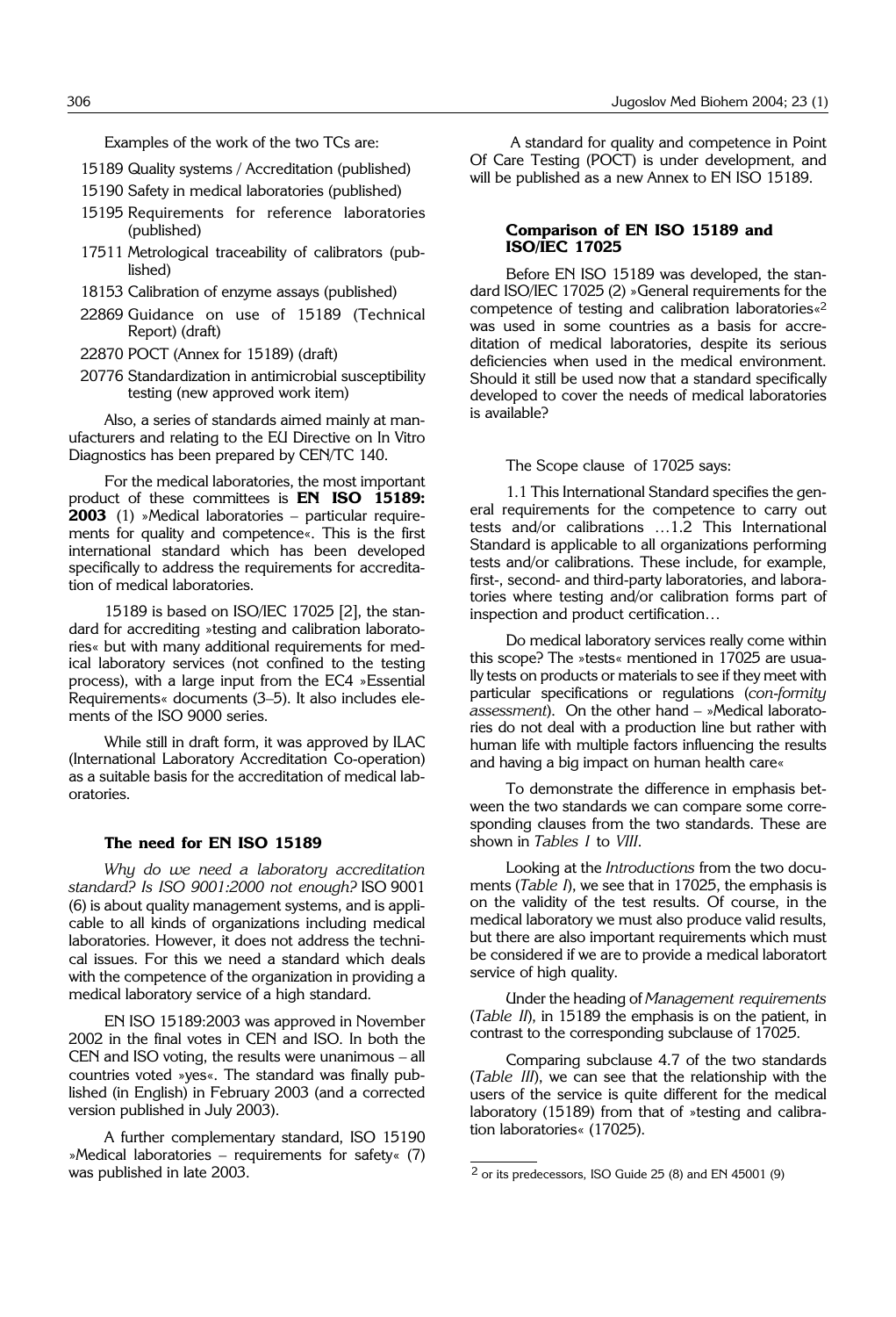#### Table I Introduction

# **17025**

**Introduction** This International Standard ... contains all of the requirements that testing and calibration laboratories have to meet if they wish to demonstrate that they operate a quality system, are technically competent, and are able to generate technically valid results.

#### **15189**

**Introduction** This International Standard ... provides requirements for competence and quality that are particular to medical laboratories ...Medical laboratory services are essential to patient care and therefore have to be available to meet the needs of all patients and the clinical personnel responsible for the care of those patients...

Table II Management requirements

## **17025**

### **Management requirements – Organization**

**4.1.2** It is the responsibility of the laboratory to carry out its testing and calibration activities in such a way as to meet the requirements of this International Standard and to satisfy the needs of the client, the regulatory authorities or organizations providing recognition.

## **15189**

## **Management requirements – Organization and management**

**4.1.2** Medical laboratory services, including appropriate interpretation and advisory services, shall be designed to meet the needs of patients and all clinical personnel responsible for patient care.

In dealing with nonconformities (*Table IV*) it is necessary under 15189 that the professional staff of the medical laboratory must have the competence to consider the medical significance of their work.

In conducting management reviews (*Table V*) we can see that the emphasis in 15189 is on the patient.

In 15189 there is a very strong emphasis on the requirement that the medical laboratory service should be directed by a person or persons with an appropriately high level of competence (*Table VI*, subclause 5.1.3). The responsibilities of the director are given in great detail (5.1.4). There is no corresponding text in 17025. 15189 has sections on the pre- and postexamination phases, which are not dealt with adequately in 17025 (*Table VII*).

The contribution of the diagnostics manufacturers in maintaining the quality of medical laboratory services is explicitly acknowledged in 15189 (*Table VIII*). There is no corresponding text in 17025.

Table III Communicating with the users of the service

### **17025 4.7 Service to the client**

The laboratory shall afford clients or their representatives cooperation to clarify the client's request and to monitor the laboratory's performance in relation to the work performed ...NOTE 1 Such cooperation may include … providing the client or the client's representative reasonable access to relevant areas of the laboratory for the witnessing of tests and/or calibrations performed for the client …

## **15189 4.7 Advisory services**

Appropriate laboratory professional staff shall provide advice on choice of examinations and use of the services … Where appropriate, interpretation of the results of examinations shall be provided. There should be regular documented meetings of professional staff with the clinical staff regarding the use of the laboratory services and for the purpose of consultation on scientific matters. The professional staff should participate in clinical rounds, enabling advice on effectiveness ...

## Table IV Nonconformities

# **17025**

## **4.9 Control of nonconforming testing and/or calibration work**

**4.9.1d** where necessary, the client is notified and work is recalled

**15189**

## **4.9 Identification and control of nonconformities**

**4.9.1c** the medical significance of the nonconforming examinations is considered, and where appropriate, the requesting clinician informed

Table V Management review

## **17025 4.14 Management reviews**

**4.14.1** In accordance with a predetermined schedule and procedure, the laboratory's executive management shall periodically conduct a review of the laboratory's quality system and testing and/or calibration activities …

#### **15189**

#### **4.15 Management review**

**4.15.1** The laboratory management shall review the laboratory's quality management system and all of its medical services, including examination and advisory activities, to ensure their continuing suitability and effectiveness in support of patient care ...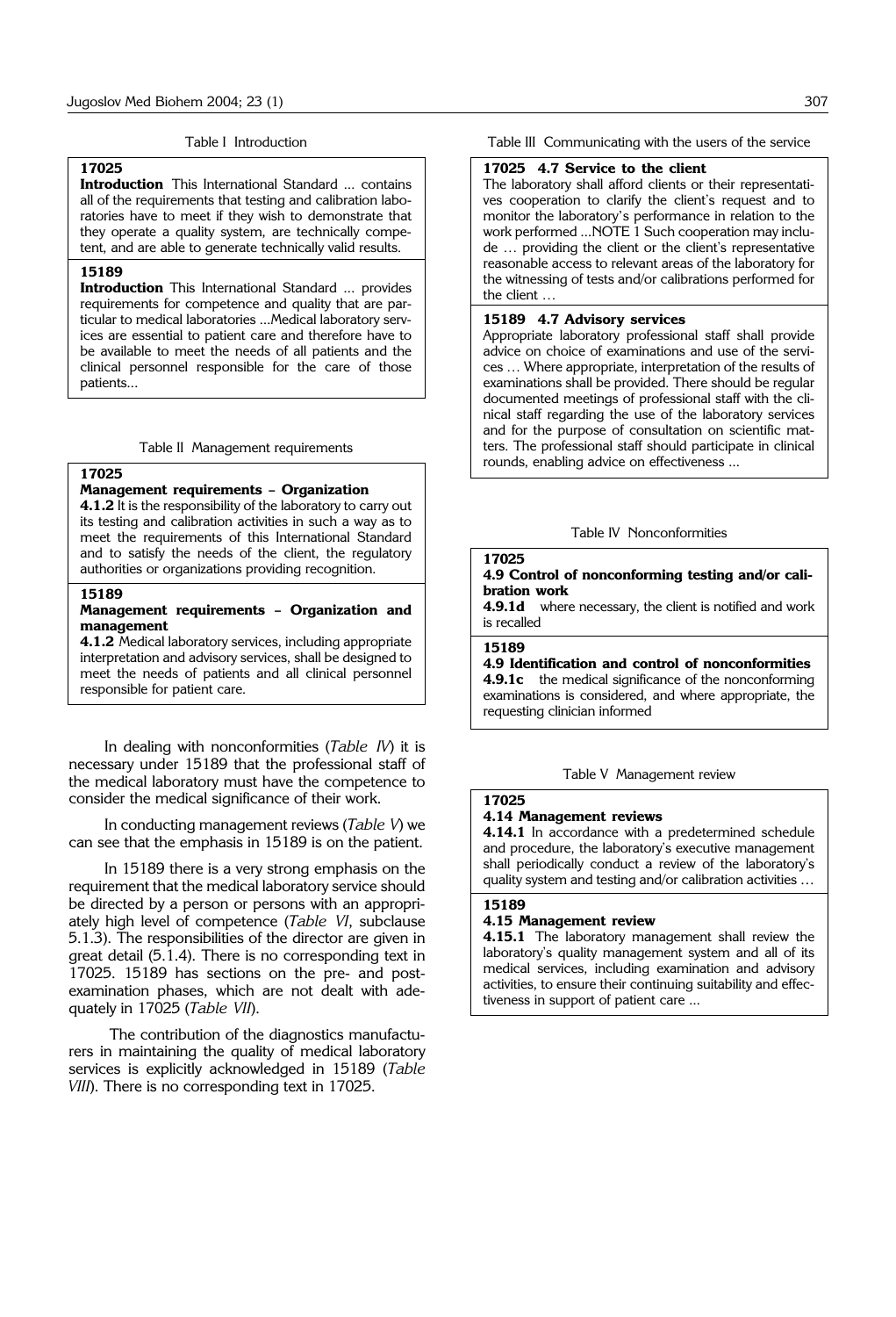| Table VI The Laboratory Director                                                                                                                                                                                                                                                                                                                                                                                                                                                                                                                                                                                                                                                                                                                                                                                                                                                                                                                                                                                                                                                                                                                                                                                                                                                                                                                                                                                                                                                                                                                                                                                                                             |                                                                                                                                                                                                                                                                     |
|--------------------------------------------------------------------------------------------------------------------------------------------------------------------------------------------------------------------------------------------------------------------------------------------------------------------------------------------------------------------------------------------------------------------------------------------------------------------------------------------------------------------------------------------------------------------------------------------------------------------------------------------------------------------------------------------------------------------------------------------------------------------------------------------------------------------------------------------------------------------------------------------------------------------------------------------------------------------------------------------------------------------------------------------------------------------------------------------------------------------------------------------------------------------------------------------------------------------------------------------------------------------------------------------------------------------------------------------------------------------------------------------------------------------------------------------------------------------------------------------------------------------------------------------------------------------------------------------------------------------------------------------------------------|---------------------------------------------------------------------------------------------------------------------------------------------------------------------------------------------------------------------------------------------------------------------|
| 17025<br><b>Personnel</b> [Laboratory Director not mentioned]                                                                                                                                                                                                                                                                                                                                                                                                                                                                                                                                                                                                                                                                                                                                                                                                                                                                                                                                                                                                                                                                                                                                                                                                                                                                                                                                                                                                                                                                                                                                                                                                |                                                                                                                                                                                                                                                                     |
| 15189<br>Personnel<br>and continuing education, as well as training and experience of several years in a medical laboratory.                                                                                                                                                                                                                                                                                                                                                                                                                                                                                                                                                                                                                                                                                                                                                                                                                                                                                                                                                                                                                                                                                                                                                                                                                                                                                                                                                                                                                                                                                                                                 | 5.1.3 The laboratory shall be directed by a person or persons having executive responsibility and the competence to assume<br>responsibility for the services provided.  Competence is here understood as the product of basic academic, postgraduate,              |
| ry, organizational, administrative, and educational matters                                                                                                                                                                                                                                                                                                                                                                                                                                                                                                                                                                                                                                                                                                                                                                                                                                                                                                                                                                                                                                                                                                                                                                                                                                                                                                                                                                                                                                                                                                                                                                                                  | 5.1.4 The responsibilities of the laboratory director or designees shall include professional, scientific, consultative or adviso-                                                                                                                                  |
| The laboratory director or designees for each task should have the appropriate training and background to be able to dis-<br>charge the following responsibilities<br>a) provide advice  about the choice of tests, the use of the laboratory service and the interpretation of laboratory data;<br>b) serve as an active member(s) of the medical staff for those facilities served, if applicable and appropriate;<br>c) relate and function effectively  with<br>1)  accrediting and regulatory agencies,<br>2)  administrative officials,<br>3) the healthcare community, and<br>4) the patient population ;<br>d) define, implement and monitor standards of performance and quality improvement<br>e) implement the quality management system<br>f) monitor all work  to determine that reliable data are being generated;<br>g) ensure that there are sufficient qualified personnel with adequate documented training and experience<br>h) plan, set goals, develop and allocate resources appropriate to the medical environment;<br>i) provide effective and efficient administration of the medical laboratory service, including budget planning and control<br>with responsible financial management<br>j) provide educational programs for the medical and laboratory staff and participate in educational programs of the insti-<br>tution:<br>k) plan and direct research and development ;<br>I) select and monitor all referral laboratories for quality of service;<br>m) implement a safe laboratory environment ;<br>n) address any complaint, request or suggestion from users of laboratory services;<br>o) ensure good staff morale. |                                                                                                                                                                                                                                                                     |
| The laboratory director need not perform all responsibilities personally. However, it is the laboratory director who remains<br>responsible for the overall operation and administration of the laboratory, for ensuring that quality services are provided for<br>patients.                                                                                                                                                                                                                                                                                                                                                                                                                                                                                                                                                                                                                                                                                                                                                                                                                                                                                                                                                                                                                                                                                                                                                                                                                                                                                                                                                                                 |                                                                                                                                                                                                                                                                     |
| Table VII Pre- and post-examination procedures<br>17025                                                                                                                                                                                                                                                                                                                                                                                                                                                                                                                                                                                                                                                                                                                                                                                                                                                                                                                                                                                                                                                                                                                                                                                                                                                                                                                                                                                                                                                                                                                                                                                                      | would be used as a basis for accreditation of medical<br>laboratories in Europe. Information was received from                                                                                                                                                      |
| [some correspondences with 5.8 »Handling of test and<br>calibration items«]                                                                                                                                                                                                                                                                                                                                                                                                                                                                                                                                                                                                                                                                                                                                                                                                                                                                                                                                                                                                                                                                                                                                                                                                                                                                                                                                                                                                                                                                                                                                                                                  | 26 countries, and this is summarised in Tables X and<br>XI (the information is incomplete; in some of the 26<br>countries the future situation is not yet clear). The<br>most notable finding was that 26 out of 26 national<br>societies said »Yes« to Question 1. |
| 15189<br>5.4 Pre-examination procedures<br>5.7 Post-examination procedures<br>(pre- and post-analytical phases)                                                                                                                                                                                                                                                                                                                                                                                                                                                                                                                                                                                                                                                                                                                                                                                                                                                                                                                                                                                                                                                                                                                                                                                                                                                                                                                                                                                                                                                                                                                                              |                                                                                                                                                                                                                                                                     |

## **Survey on likely implementation of 15189 in Europe:**

In March 2003 a questionnaire (*Table IX*) was sent to 35 member societies of FESCC asking for their views on whether 15189 would be used and how it

**Conclusion**

If a medical laboratory has to choose between the 15189 and 17025 standards as a basis for accreditation, 15189 has many advantages and is strongly recommended by the author and by EC4. If both standards are used, 15189 should be the primary document.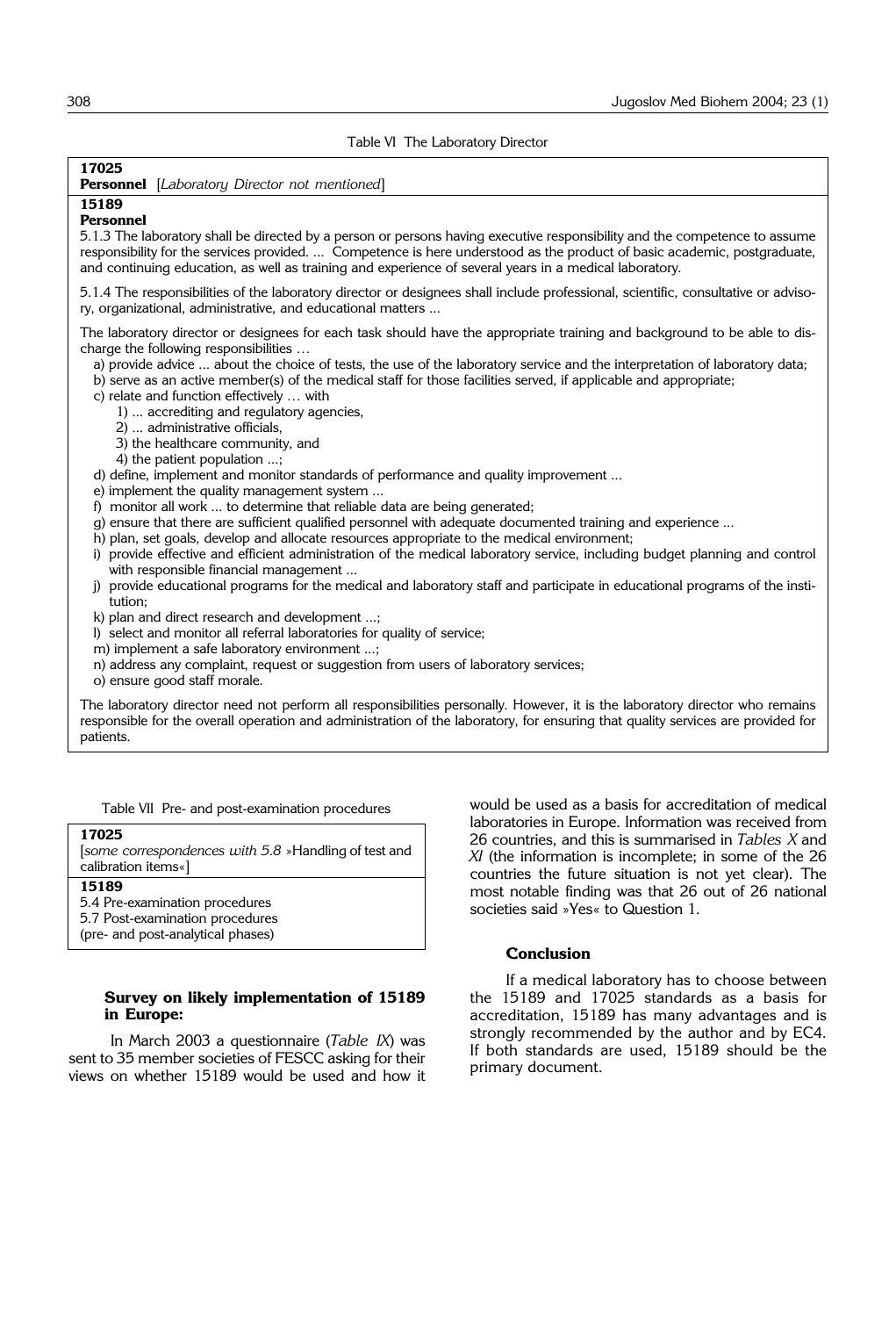Table VIII Role of the diagnostics manufacturers

**17025** [*no corresponding text*]

#### **15189**

#### **5.3 Laboratory equipment**

5.3.2 … a documented and recorded programme of preventive maintenance and calibration … which, at a minimum, follows manufacturer's recommendations. ... manufacturer's instructions, operator's manuals, or

other documentation ... may be used to establish requirements for compliance with relevant standards ...

5.3.4 … Manufacturer's instructions may be used to establish acceptance criteria, procedures, and frequency of verification for maintenance and/or calibration ... 5.3.6 Equipment shall be maintained in a safe working condition ... Manufacturer's specifications or instruc-

tions or both shall be used, as appropriate.

# **5.5 Examination procedures**

5.5.3 … The procedure shall be based in whole or in part on the instructions for use ... written by the manufacturer, provided that they are in accordance with 5.5.1 and 5.5.2 and that they describe the procedure as it is performed in the laboratory ...

#### **5.6 Assuring quality of examination procedures**

5.6.3 … means for providing confidence in the results shall be applied including ... documentation of statements regarding reagents, procedures or the examination system when traceability is provided by the supplier or manufacturer.

## Table IX Questionnaire to FESCC member societies

**Q1.** In the future, will ISO 15189 be used as the basis for accreditation of medical laboratories in your country? [YES/NO]

*If the answer is YES, please also answer the following questions (it may be necessary to answer YES to more than one question):* 

#### In your country –

**Q2**. will 15189 be used alone as the basis for accreditation of medical laboratories? [YES/NO]

**Q3.** will 15189 be used in conjunction with other ISO standards? [YES/NO]

[*please say which standards*]

**Q4.** will 15189 be used in conjunction with national guidelines or standards? [YES/NO]

Table X Responses to questionnaire – summary

#### **Information from 26 countries: All 26 said »yes« to Question 1** Of the 26 :

most countries will use 15189 in conjunction with another ISO standard (17025 and/or 9001:2000) some countries will offer laboratories a choice between 15189 and 17025

some countries will use 15189 in conjunction with a national guideline/standard a few countries said »Yes« but still have some prob-

lems to solve before it can be implemented

#### Table XI Responses to questionnaire – differences between countries

#### **Information from 26 countries:**

4 countries will give laboratories a choice to use 15189 or 17025

14 will use 15189 in conjunction with another ISO standard (17025 / 9001)

· 16 will use 15189 in conjunction with national guidelines

- 3 countries will definitely use 15189 alone
- · 1 other country will probably use 15189 alone several who will use 15189 in conjunction with other standards consider 15189 to be the most important document.